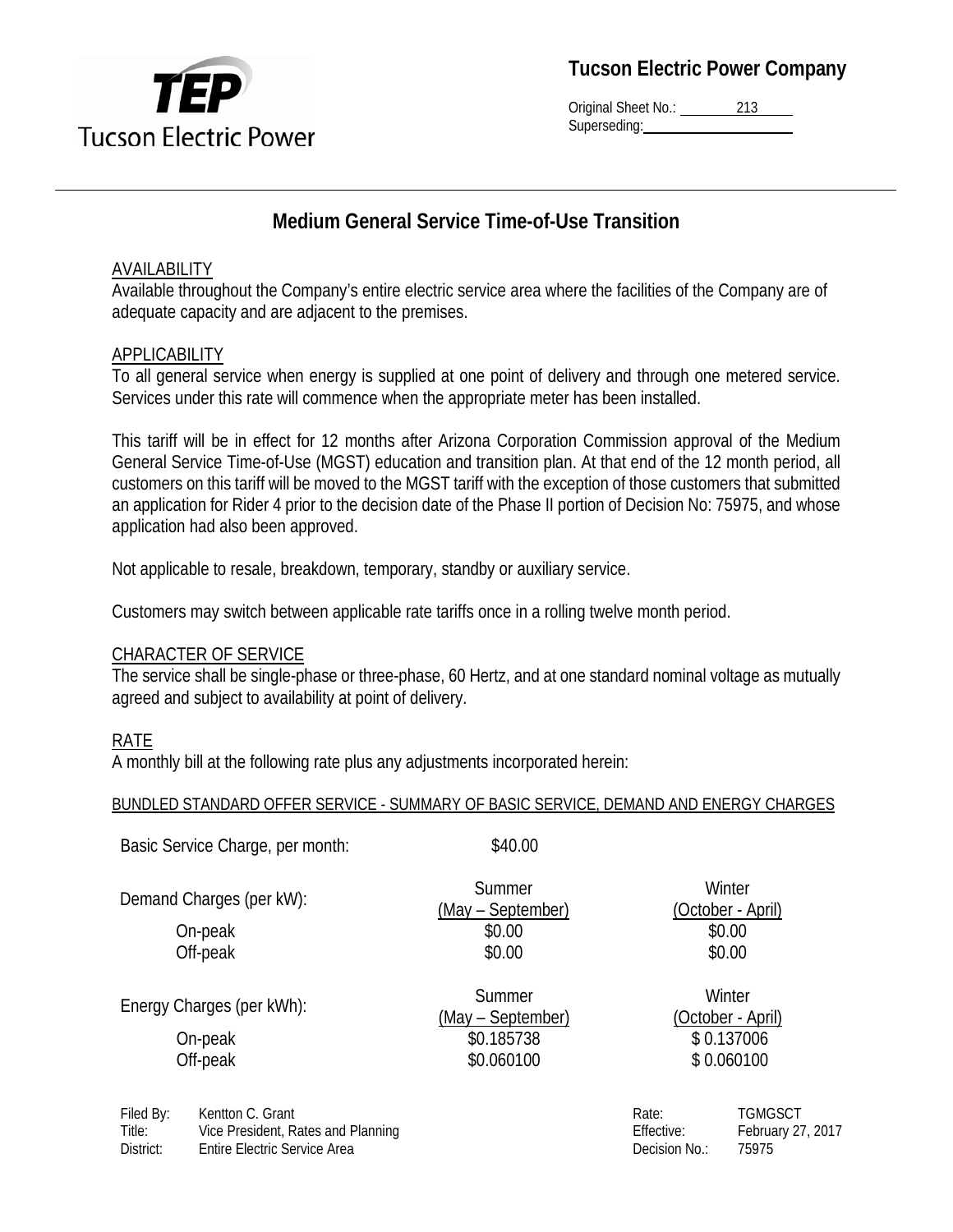

Original Sheet No.: 213 - 1 Superseding:

| Power Supply Charge (per kWh):                                                                                         | Summer          | Winter          |
|------------------------------------------------------------------------------------------------------------------------|-----------------|-----------------|
|                                                                                                                        | (May-September) | (October-April) |
| Base Power On-Peak                                                                                                     | \$0.071322      | \$0.038010      |
| Base Power Off-Peak                                                                                                    | \$0.025609      | \$0.025651      |
| Purchased Power and Fuel Adjustment Clause (PPFAC): The Base Power Supply Charge shall be subject to a per kWh         |                 |                 |
| adjustment in accordance with Rider-1 to reflect any increase or decrease in the cost to the Company for energy either |                 |                 |

generated or purchased above or below the base cost of purchased power and fuel.

#### TIME-OF-USE TIME PERIODS

The Summer On-Peak period is 2:00 p.m. to 8:00 p.m., Monday through Friday (excluding Memorial Day, Independence Day, and Labor Day).

The Winter On-Peak periods are 6:00 a.m. - 10:00 a.m. and 5:00 p.m. - 9:00 p.m., Monday through Friday (excluding Thanksgiving Day, Christmas Day, and New Year's Day).

All other hours are Off-Peak. If a holiday falls on Saturday, the preceding Friday is designated Off-Peak; if a holiday falls on Sunday, the following Monday is designated Off-Peak.

#### DIRECT ACCESS

A Customer's Direct Access bill will include all unbundled components except those services provided by a qualified third party. Those services may include Metering (Installation, Maintenance and/or Equipment), Meter Reading, Billing and Collection, Transmission and Generation. If any of these services are not available from a third party supplier and must be obtained from the Company, the rates for Unbundled Components set forth in this tariff will be applied to the customer's bill.

FOR DIRECT ACCESS: ARIZONA INDEPENDENT SCHEDULING ADMINISTRATOR (AZISA) CHARGE A charge per kWh shall, subject to FERC authorization, be applied for costs associated with the implementation of the AZISA in Arizona.

#### TEP STATEMENT OF CHARGES

For all additional charges and assessments approved by the Arizona Corporation Commission see the TEP Statement of Charges which is available on TEP's website at www.tep.com.

#### TAX CLAUSE

To the charges computed under the above rate, including any adjustments, shall be added the applicable proportionate part of any taxes or governmental impositions which are or may in the future be assessed on the basis of gross revenues of the Company and/or the price or revenue from the electric energy or service sold and/or the volume of energy generated or purchased for sale and/or sold hereunder.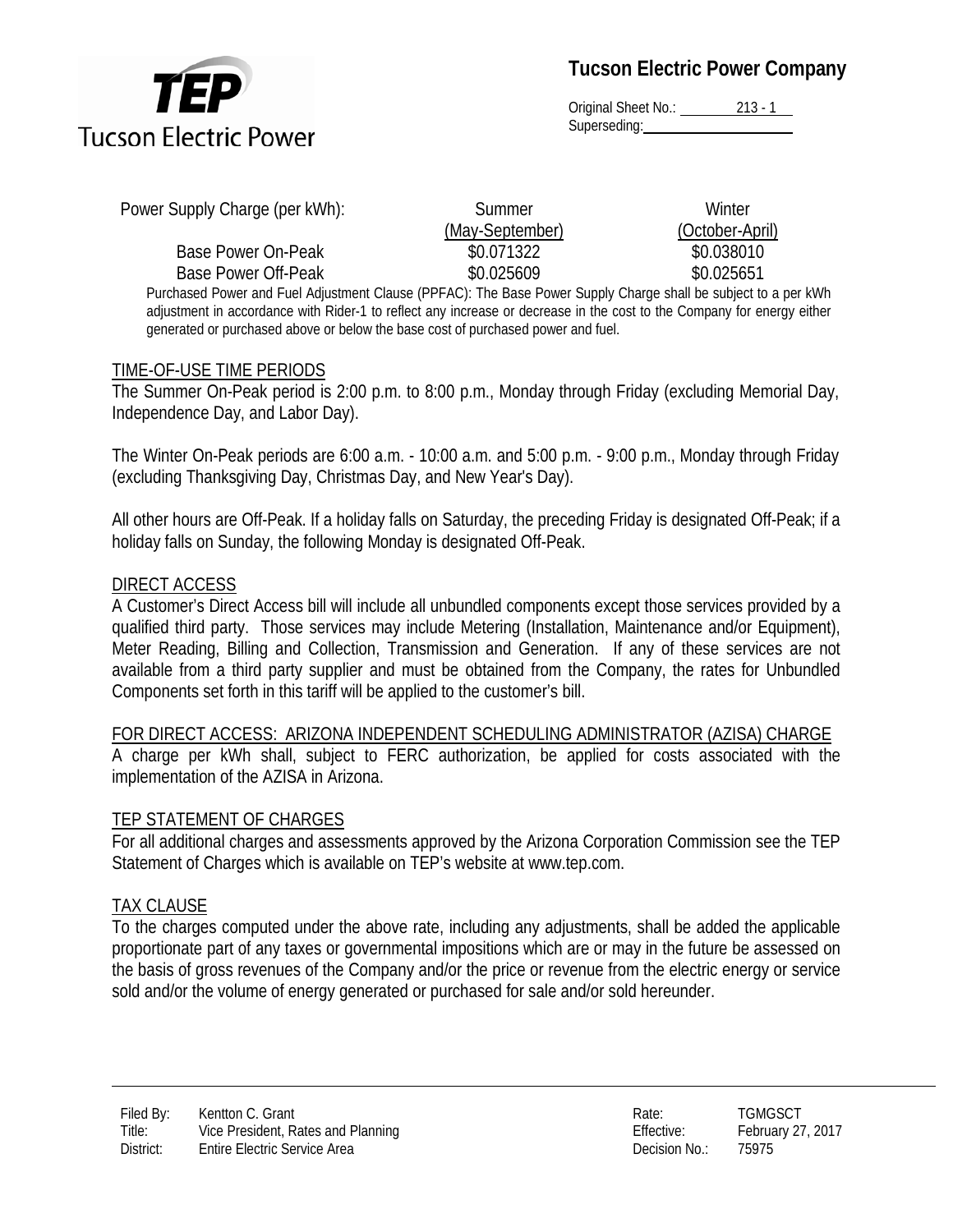

Original Sheet No.: 213 - 2 Superseding:

## RULES AND REGULATIONS

The standard Rules and Regulations of the Company as on file with the Arizona Corporation Commission shall apply where not inconsistent with this rate.

## ADDITIONAL NOTES

Additional charges may be directly assigned to a customer based on the type of facilities (e.g., metering) dedicated to the customer or pursuant to the customer's contract, if applicable. Additional or alternate Direct Access charges may be assessed pursuant to any Direct Access fee schedule authorized.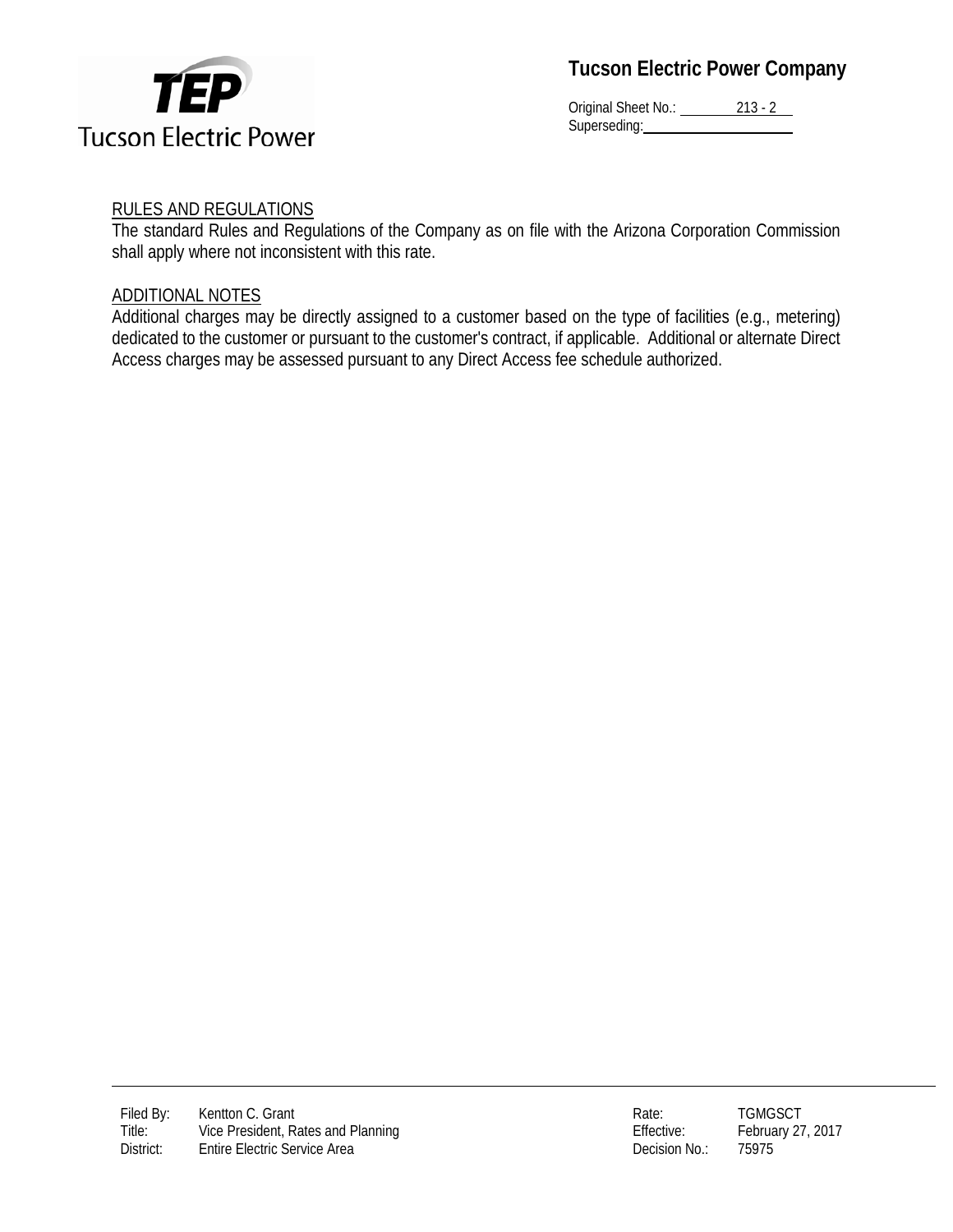

Original Sheet No.: 213 - 3 Superseding:

| BUNDLED STANDARD OFFER SERVICE CONSISTS OF THE FOLLOWING UNBUNDLED COMPONENTS |            |
|-------------------------------------------------------------------------------|------------|
| Basic Service Charge Components (Unbundled):                                  |            |
| Meter Services, per month                                                     | \$2.36     |
| Meter Reading, per month                                                      | \$0.10     |
| Billing & Collection, per month                                               | \$7.36     |
| Customer Delivery, per month                                                  | \$30.18    |
| Total                                                                         | \$40.00    |
| Demand Charge (Unbundled) (Per kW):                                           |            |
| Summer On-Peak                                                                | \$0.00     |
| <b>Summer Off-Peak Excess</b>                                                 | \$0.00     |
| Winter On-Peak                                                                | \$0.00     |
| <b>Winter Off- Peak Excess</b>                                                | \$0.00     |
| <b>Generation Capacity</b>                                                    |            |
| Summer On-Peak                                                                | \$0.00     |
| <b>Summer Off-Peak Excess</b>                                                 | \$0.00     |
| Winter On-Peak                                                                | \$0.00     |
| <b>Winter Off- Peak Excess</b>                                                | \$0.00     |
| Transmission                                                                  | \$0.00     |
| System Control & Dispatch                                                     | \$0.00     |
| Reactive Supply & Voltage Control                                             | \$0.00     |
| Regulation & Frequency Response                                               | \$0.00     |
| <b>Spinning Reserve Service</b>                                               | \$0.00     |
| <b>Supplemental Reserve Service</b>                                           | \$0.00     |
| Energy Charge Components (Unbundled) (Per kWh):                               |            |
| <b>Local Delivery</b>                                                         |            |
| Summer On-Peak                                                                | \$0.128309 |
| Summer Off-Peak                                                               | \$0.002671 |
| Winter On-Peak                                                                | \$0.079577 |
| Winter Off- Peak                                                              | \$0.002671 |
| <b>Generation Capacity</b>                                                    | \$0.034729 |
| <b>Fixed Must-Run</b>                                                         | \$0.007020 |
| Transmission                                                                  | \$0.012230 |
| System Control & Dispatch                                                     | \$0.000170 |
| Reactive Supply & Voltage Control                                             | \$0.000650 |
| Regulation & Frequency Response                                               | \$0.000630 |
| <b>Spinning Reserve Service</b>                                               | \$0.001720 |
| <b>Supplemental Reserve Service</b>                                           | \$0.000280 |
| Energy Imbalance Service: Currently charged pursuant to the Company's OATT.   |            |

| Rate:         | <b>TGMGSCT</b>    |
|---------------|-------------------|
| Effective:    | February 27, 2017 |
| Decision No.: | 75975             |